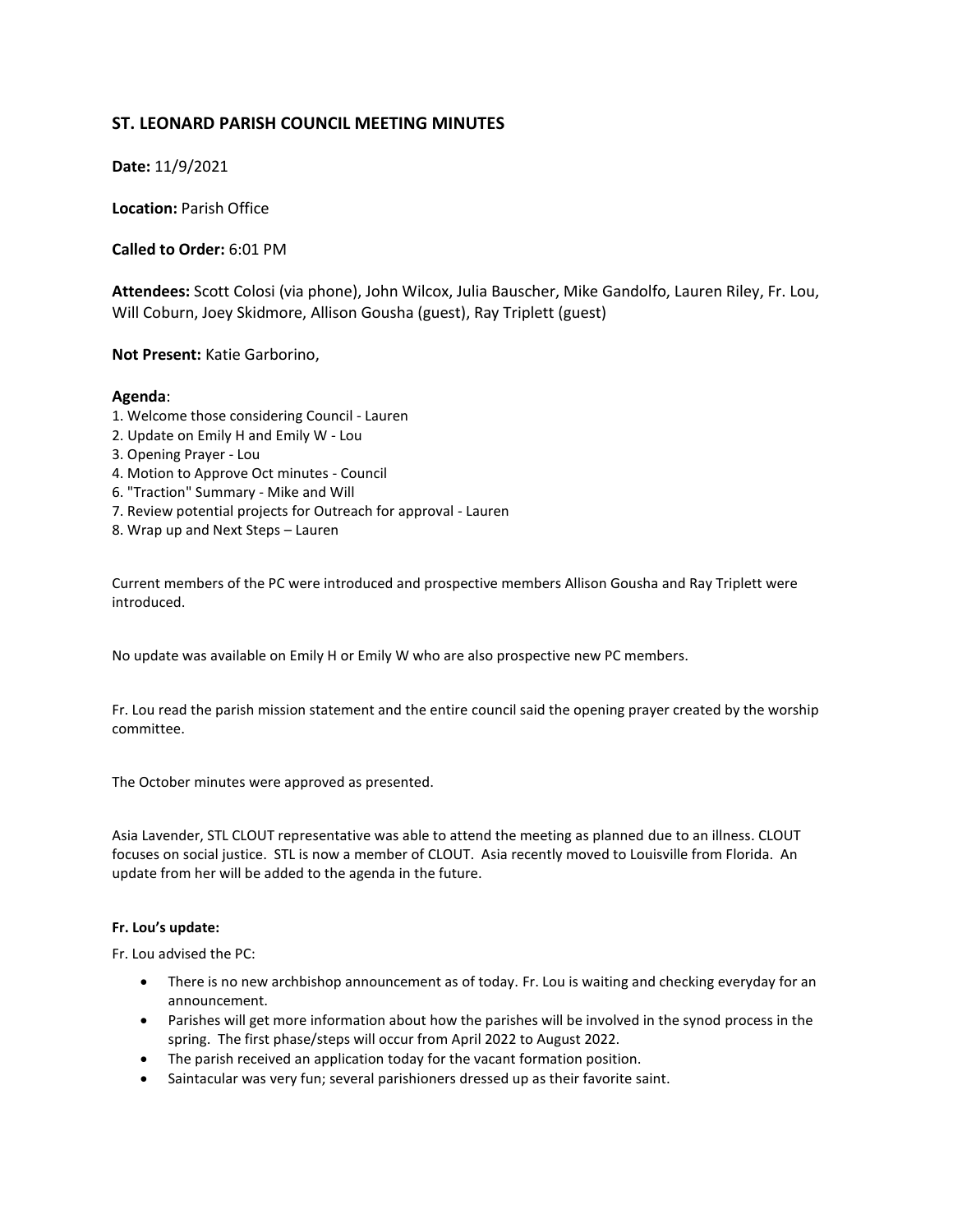• STL will undertake a discernment process in the Spring of 2022. More discussion about the process will take place at an upcoming meeting.

#### **TRACTION** – Mike and Will

Mike Gandolfo and Will Coburn provided a summary of this book written by Gino Wickman. The book focuses on Entrepreneurial Operating Systems (EOS) and could be a guide to St. Leonard's next strategic planning process which will begin with the discernment process previously mentioned. EOS focuses on identifying and prioritizing issues, creating action plans, and ownership and systems of accountability. The priorities and goals identified in the process would guide PC meeting agendas to monitor progress and ensure accountability. It was recommended that PC members explore EOS prior to the December meeting. Mike and Will suggested the book What the Heck is EOS? , in addition to Traction as a resource.

## **Discernment process - Council**

Some thoughts relative to the process were shared by Fr. Lou including the importance of looking at parish membership and how we gauge member engagement. The PC needs to take a serious look at the commitments that are made to achieve greater engagement, including identifying key metrics, developing timelines, and most importantly conducting town hall meetings to hear directly from members, especially those disassociated with the Church (also crucial in the synod process).

# **Homecoming update and event ideas – Lauren Riley**

Lauren reported that the Homecoming event netted \$9,000 and included many community participants. Based on the success Lauren shares the following new/next ideas provided by her, Fr. Lou and other parishioners:

Quarter 1 -

- Spaghetti dinner
- Christmas concert
- Advent lectures by Fr. Lou or Christmas and beginning of Lent lectures. The council was asked to solicit ideas for Fr. Lou, i.e., what we would like to hear him talk about
- Fish Fries Justin (ppl at Immaculata) was responsive. STL could spearhead and oversee initially but who would take this on and what does it benefit?
- Q2 Monthly food trucks with band/DJ; possibly include service projects for students
- Q3 Homecoming event again
- Q4 Christmas Bazaar

To accomplish/implement any of these events we need to review current volunteer lists and increase the number of folks on the list.

Other ideas shared:

- Explore Catholic Charities' "Growing Forward" program that assists refugee families by helping the grow organic produces and sell the produce through parish farmer's market. All proceeds benefit the refugees.
- International Food Fair featuring foods prepared by refugee and immigrant Catholic households
- Incorporating donation opportunities at all parish events; survey area organizations that need help